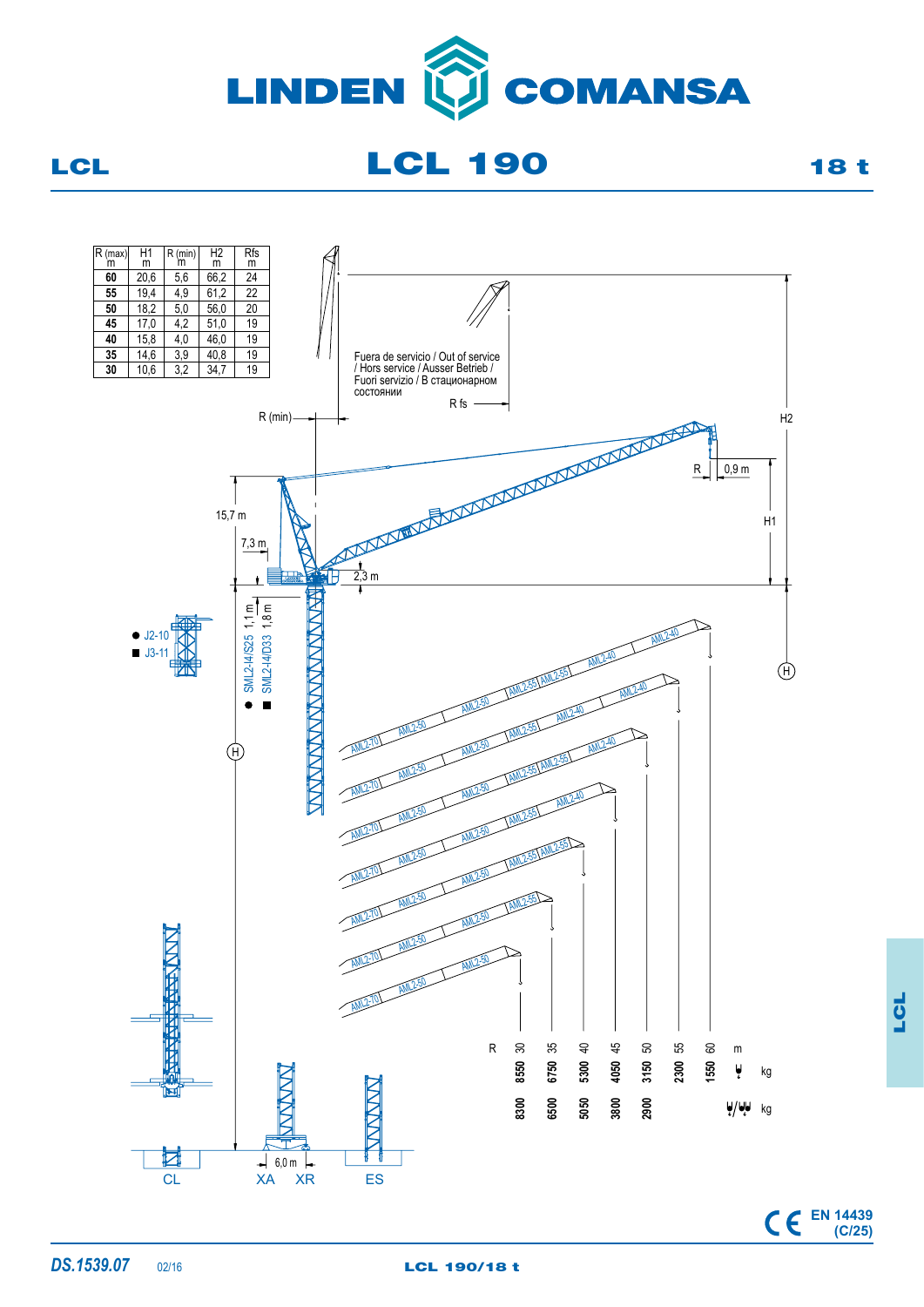| $\mathsf{R}_\mathsf{(m)}$   | Å             | $\mathsf{R} \mathsf{C} \mathsf{max} \atop (\mathsf{m})$ | 10             | 15             | 20            | 25           | 30           | 35           | 40           | 45           | 50   | 55   | 60   | ⇔(m)<br>· (kg)                                  |
|-----------------------------|---------------|---------------------------------------------------------|----------------|----------------|---------------|--------------|--------------|--------------|--------------|--------------|------|------|------|-------------------------------------------------|
| 60                          |               | 23,5                                                    |                |                | 9000          | 7910         | 5550         | 4200         | 3310         | 2690         | 2220 | 1860 | 1550 |                                                 |
| 55                          |               | 24,8                                                    |                |                | 9000          | 8870         | 6430         | 4970         | 3990         | 3280         | 2740 | 2300 |      |                                                 |
| 50                          |               | 25,9                                                    |                |                |               | 9000         | 7110         | 5580         | 4540         | 3760         | 3150 |      | (t)  |                                                 |
| 45                          |               | 27,2                                                    |                |                |               | 9000         | 7710         | 6070         | 4920         | 4050         |      |      |      |                                                 |
| 40                          |               | 27,7                                                    |                |                |               | 9000         | 8040         | 6460         | 5300         |              |      |      | Ų    |                                                 |
| 35                          |               | 28,8                                                    |                |                |               | 9000         | 8490         | 6750         |              |              |      |      |      |                                                 |
| 30                          |               | 29,0                                                    |                |                |               | 9000         | 8550         |              |              |              |      |      |      |                                                 |
|                             |               |                                                         |                |                |               |              |              |              |              |              |      |      |      |                                                 |
| $\mathsf{R}_{\mathsf{(m)}}$ | $\frac{1}{2}$ | $\mathsf{R} \mathsf{C} \mathsf{max} \atop \mathsf{(m)}$ | 10             | 15             | 20            | 25           | 30           | 35           | 40           | 45           | 50   | 55   | 60   | $\Leftrightarrow$ (m)<br>$\bigcup_{i=1}^n (kg)$ |
|                             |               |                                                         |                |                |               |              |              |              |              |              |      |      |      |                                                 |
| 50                          |               | 12,3                                                    | 18000          | 13720          | 9430          | 7100<br>7560 | 5640         | 4640         | 3910<br>4380 | 3350<br>3800 | 2900 |      | (t)  |                                                 |
| 45<br>40                    |               | 11,7<br>13,5                                            | 18000<br>18000 | 13530<br>15890 | 9750<br>11370 | 8780         | 6130<br>7100 | 5130<br>5930 | 5050         |              |      |      | Ų    |                                                 |
| 35                          |               | 15,0                                                    |                | 18000          | 12720         | 9750         | 7840         | 6500         |              |              |      |      | ŲJ   |                                                 |

# **MECANISMOS**

Mechanisms / Mécanismes / Antriebe / Meccanismi / Механизмы





|                                                                                | Tensión de alimentación /<br>POTENCIA / POWER / PUISSANCE / LEISTUNG / POTENZA / МОЩЬНОСТЬ<br>Operating voltage / Tension |                                         |                                                                                                             |                                                                                               |                                                                                | Opcional /<br>Optional / En                      |
|--------------------------------------------------------------------------------|---------------------------------------------------------------------------------------------------------------------------|-----------------------------------------|-------------------------------------------------------------------------------------------------------------|-----------------------------------------------------------------------------------------------|--------------------------------------------------------------------------------|--------------------------------------------------|
| Elevación / Hoist / Levage<br>/ Hub / Sollevamento / Tun<br>механизма (подъем) | Abatimiento / Luffing /<br>Relevage / Einziehen /<br>Вгап deggio / Складывание                                            | / Drehbewegung /<br>Rotazione / Поворот | Giro / Slewing / Rotation   Traslación / Travel / Translation  <br>/ Verfahrbewegung /<br>Traslazione / Xon | de service / Betriebsspannung<br>Tensione di alimentazione /<br>Напряжение источника питания! | I Generador / Generator /<br>IGénérateur / Generator<br>Generatore / Генератор | loption / Kaufoption<br>Opzionale<br>Опционально |
| EFU5-50-45                                                                     |                                                                                                                           |                                         |                                                                                                             | 400 V                                                                                         | 215 kVA                                                                        |                                                  |
| EFU6-65-45                                                                     | AFU2-45-40                                                                                                                | $(2x)$ GFU-7.5                          | $(2x)$ TRA-7.5                                                                                              | 3ph                                                                                           | 240 kVA                                                                        |                                                  |
| EFU6L-65-45                                                                    |                                                                                                                           |                                         |                                                                                                             | 50 Hz                                                                                         | 240 kVA                                                                        |                                                  |
|                                                                                |                                                                                                                           |                                         |                                                                                                             |                                                                                               |                                                                                |                                                  |

LCL

**DS.1539.07** 02/16 **LCL 190/18 t** 

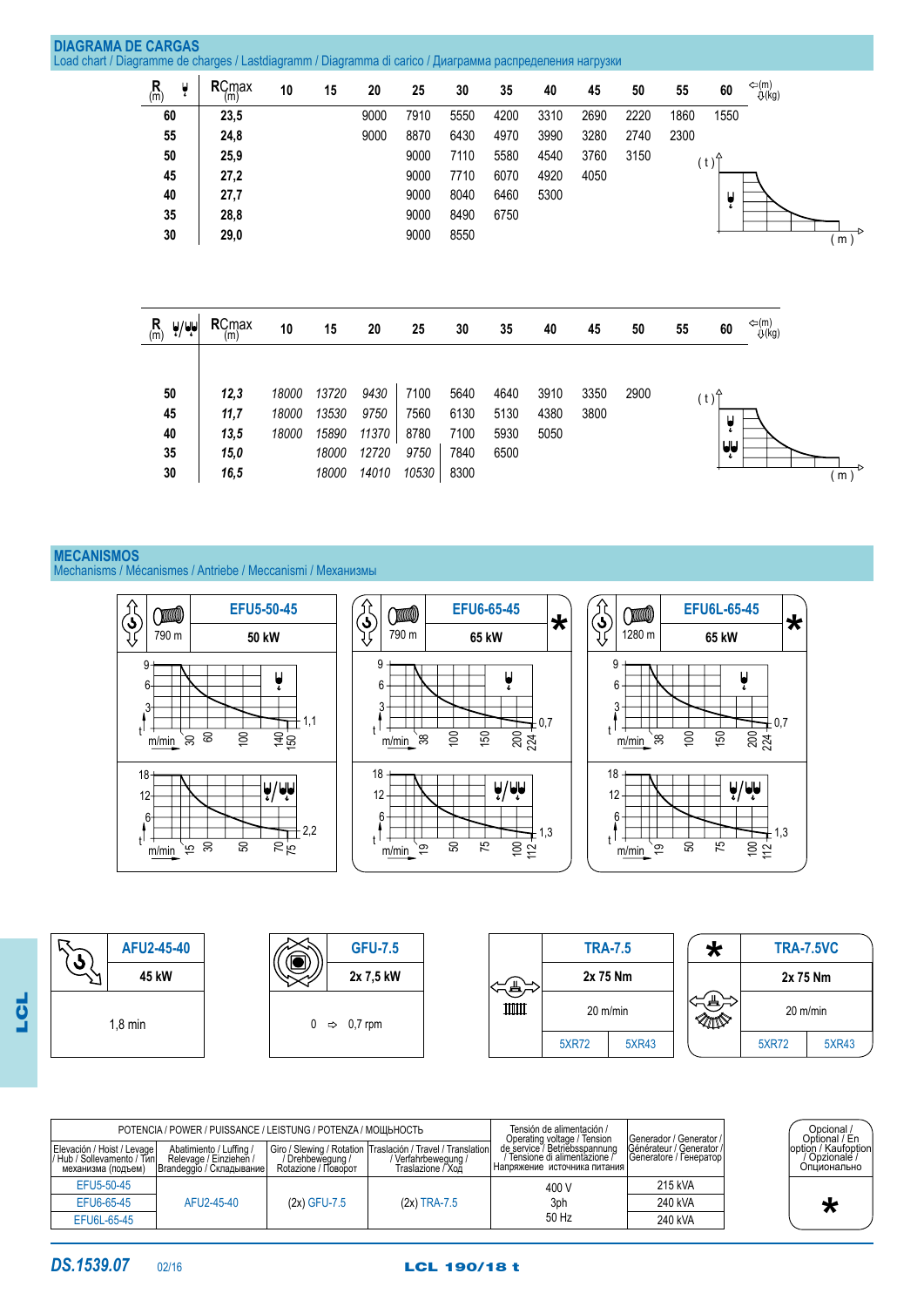



|        | En servicio / In operation / $\left  \begin{array}{c} \text{En service } l \text{ In Betricb } l \text{ In } \boxed{5 \times R72 \dots 11111} \end{array} \right $<br>servizio / При работе |             |  |  |
|--------|---------------------------------------------------------------------------------------------------------------------------------------------------------------------------------------------|-------------|--|--|
| Z máx. | Fuera de servicio / Out<br>of service / Hors service<br>/ Ausser Betrieb / Fuori<br>servizio / В стационарном<br>СОСТОЯНИИ                                                                  | 5XR72 144 t |  |  |

### **Alturas de torre** Tower height / Hauteurs de tour / Turmhöhen / Altezza della torre / Высота башни



nº Ref.  $\qquad$  ⊅ h 7 D33 2,5 5,5 Ŧ  $\boxtimes$ h (m)  $\mathbf{I}$  $\leftarrow \n\Box$ (m)

| Z máx. | En servicio / In operation /<br>En service / In Betrieb / In   5XR43 119 t<br>servizio / При работе                        |            |
|--------|----------------------------------------------------------------------------------------------------------------------------|------------|
|        | Fuera de servicio / Out<br>of service / Hors service<br>/ Ausser Betrieb / Fuori<br>servizio / В стационарном<br>состоянии | 5XR43167 t |

2,5 m